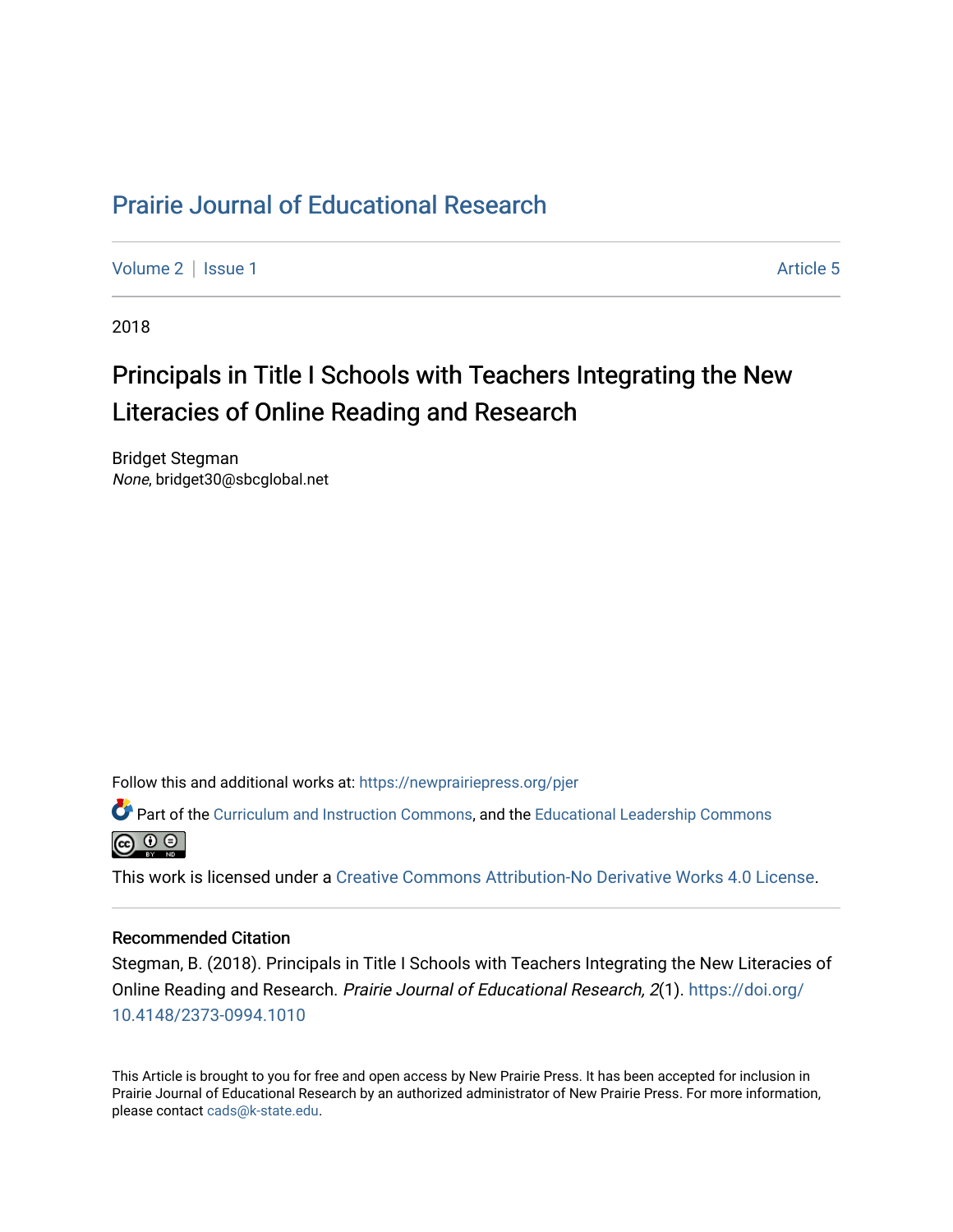# Principals in Title I Schools with Teachers Integrating the New Literacies of Online Reading and Research

# Abstract

This article examines the instructional leadership characteristics of a principal in a Title I school with classroom teachers integrating new literacies. The two dominant frameworks guiding this study were: instructional leadership and the dual-level theory of New Literacies. This qualitative, case study design included one principal and three teachers in a Title I elementary school Northeast Kansas. The principal in this study created a culture of trust and professional growth through the following actions: goals and expectations were individualized; teachers felt safe to experiment and take risks; resources, encouragement and support occurred; opportunities for ongoing, differentiated professional development were implemented; and opportunities to collaborate.

Keywords: literacy, technology integration, elementary, high-poverty, new literacies, educational leadership

Type of research: qualitative, case study

# Keywords

literacy, technology integration, elementary, high-poverty, new literacies, educational leadership, case study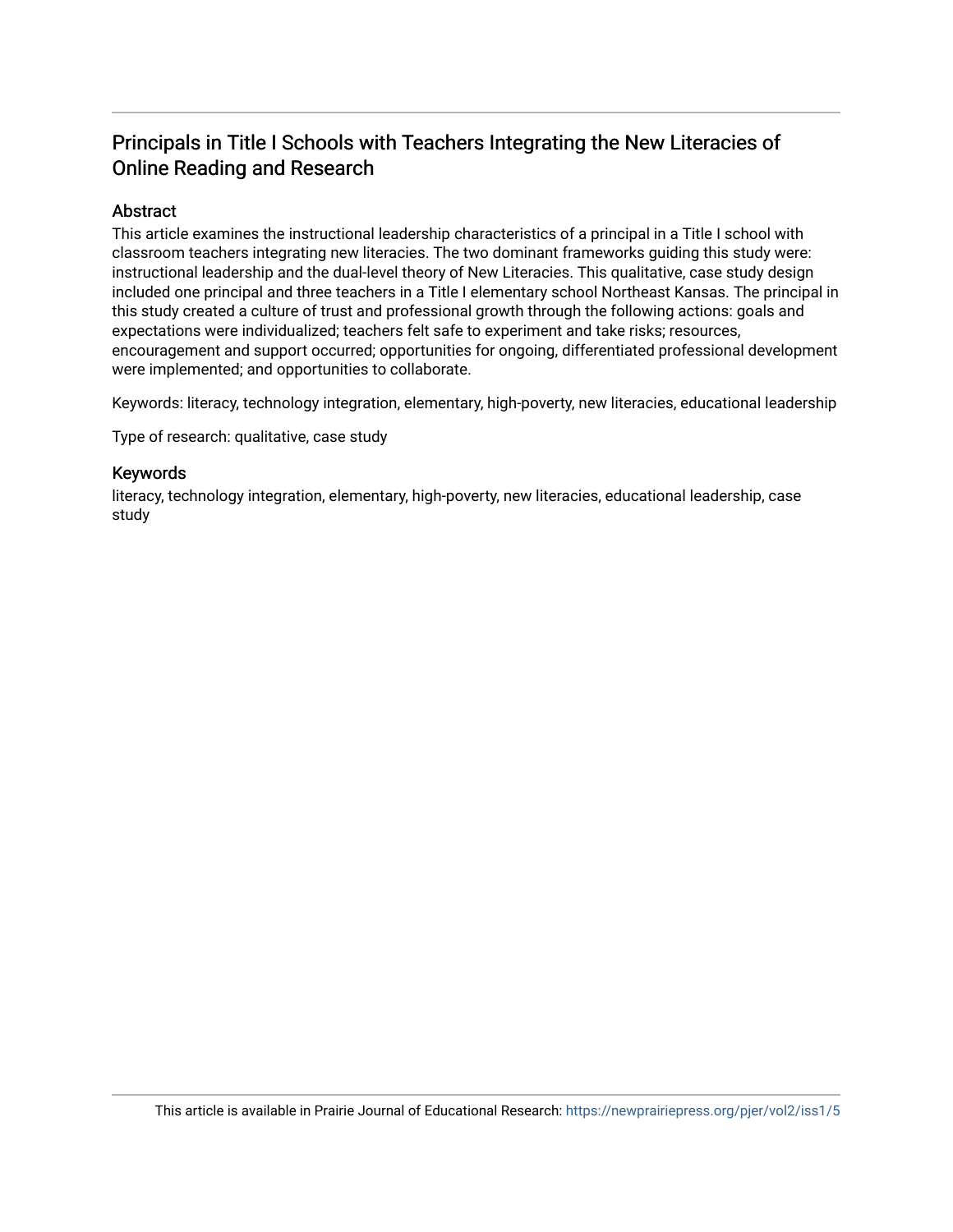# **Leadership Characteristics of a Principal in a Title I School with Teachers Integrating the New Literacies of Online Research and Comprehension**

# **Brigette Stegman**

*This article provides a deeper understanding of the many components involved in the leadership of a Title I school with classroom teachers integrating the new literacies of online research and comprehension. Using a qualitative design, specifically a case study, the researcher interviewed teachers and a principal in a Title I elementary school in Northeast Kansas to gain insight into the principal's role in the integration of new literacies. By focusing on both the importance of students learning 21st century skills and the importance of supporting teachers through a culture of trust and professional growth, the principal at Oak Hill Elementary was a leader in technology integration and the implementation of new literacies. The principal in this study created a culture of trust and professional growth through the following actions: goals and expectations were individualized; teachers felt safe to experiment and take risks; resources, encouragement, and support occurred; opportunities for ongoing, differentiated professional development were implemented; and opportunities to collaborate were provided.* 

### **Introduction**

The principal is a key factor in the integration of technology into classrooms with a goal of improving instruction and learning (Bauer & Kenton, 2005; Dawson & Rakes, 2003). Unfortunately, too many schools see technology as an isolated way to improve student learning, when in fact, technology integration must be tied to instructional objectives and learning outcomes (Creighton, 2003). In their survey of over 1,400 literacy teachers in the United States, Hutchison and Reinking (2011) pointed out that despite the fact that teachers perceive literacy and technology integration to be important, it is not happening on a large scale.

It is critical that teachers recognize the new literacy demands brought about by the use of the Internet and 21st century literacy (Karchmer-Klein & Shinas, 2012). Twenty-first century literacy includes skills such as developing proficiency with the tools of technology; solving problems by working collaboratively and cross-culturally; designing and sharing information to meet a variety of purposes; managing, analyzing, and synthesizing multiple streams of simultaneous information; creating, critiquing, analyzing, and evaluating multi-media texts; and attending to the ethical responsibilities required by these complex environments (National Council of Teachers of English, 2013). However, Hutchison and Reinking (2011) argued that teachers cannot be expected "to bear the sole responsibility for increasing integration of information and communication technologies (ICTs) into literacy instruction" (p. 331).

This study sought to examine the instructional leadership characteristics of a principal in a Title I elementary school with classroom teachers integrating the new literacies of online research and comprehension. The research question guiding this study was, "How are the dimensions of instructional leadership evident in the leadership of an elementary principal in a Title 1 school with classroom teachers integrating the new literacies of online reading and research?"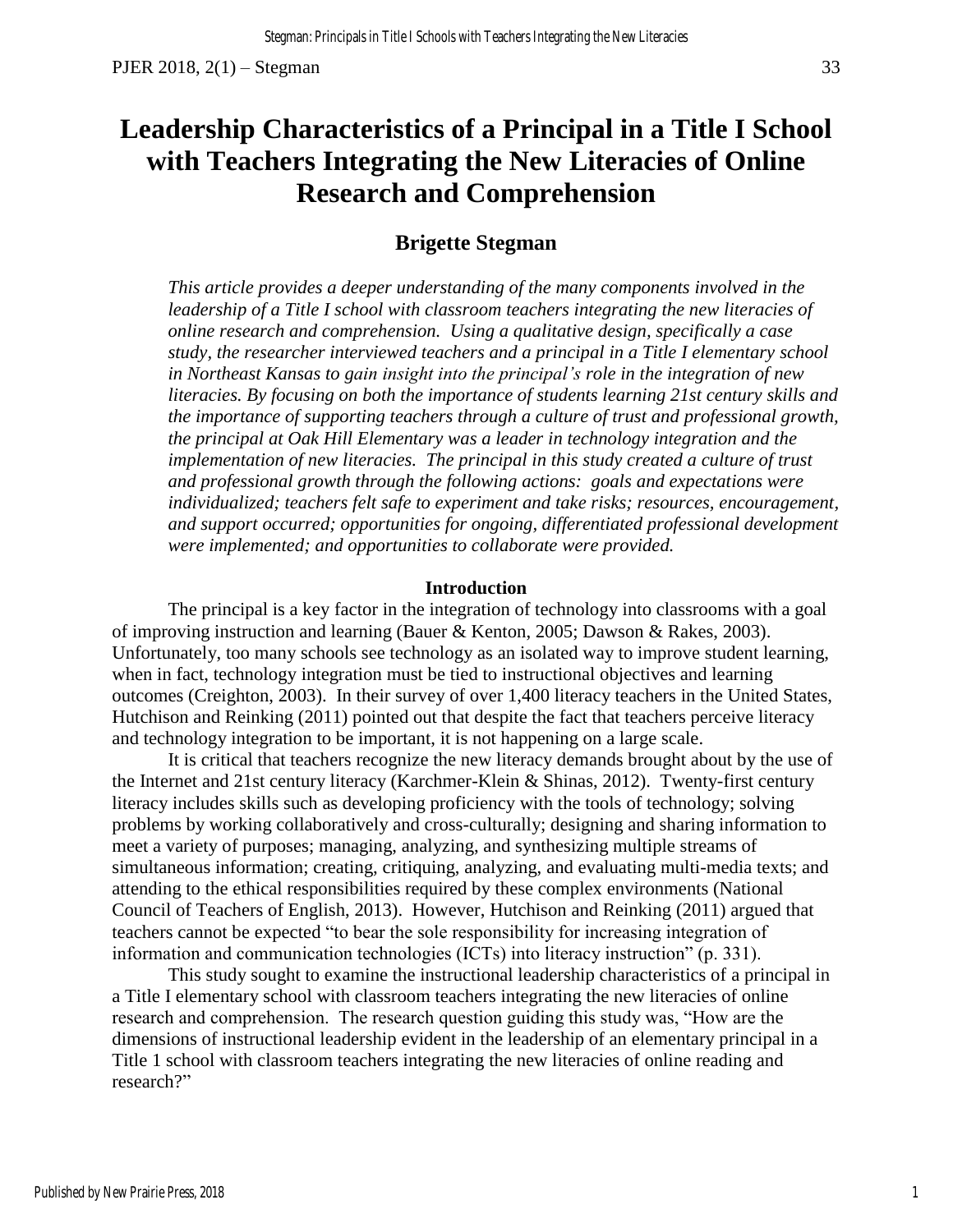In order to learn about the leadership practices that were perceived as critical in establishing the new literacies of online research and comprehension in a Title 1 elementary school, it was important to understand the complexity of the integration of new literacies. The two dominant frameworks guiding this study were: instructional leadership and the dual-level theory of New Literacies. Instructional leadership was the first framework guiding this study and has been documented as having many different dimensions tied to student learning (Leithwood, Louis, Anderson, & Wahlstrom, 2004; Louis, Leithwood, Wahlstrom, & Anderson, 2010; Robinson, Lloyd, & Rowe, 2008; Waters, Marzano, & McNulty, 2003). The goals of instructional leadership focus on the improvement of teaching and learning and increasing student achievement (Hallinger & Murphy, 1985; Murphy, Hallinger, Weil, & Mitman, 1983). May and Supovitz (2011) explained the influence of instructional leadership on teachers' instruction depends on the actions of principals working with teachers.

The specific instructional leadership framework used in this study was the instructional leadership model by Hallinger and Murphy (1985) (see Table 1). The Principal Instructional Resource Management Scale (PIRMS) based on empirical and theoretical analysis. According to Leithwood et al. (2004), this model of instructional leadership has been the most researched model.

| <b>Defines the Mission</b>                            | <b>Manages Instructional</b><br>Program                                                                | <b>Promotes School Climate</b>                                                                                                                                                                                                 |
|-------------------------------------------------------|--------------------------------------------------------------------------------------------------------|--------------------------------------------------------------------------------------------------------------------------------------------------------------------------------------------------------------------------------|
| Framing school goals<br>Communicating<br>school goals | Supervising and<br>evaluating instruction<br>Coordinating curriculum<br>Monitoring student<br>Progress | Protecting instructional<br>time<br>Promoting professional<br>development<br>Maintaining high<br>visibility<br>Providing incentives for<br>teachers<br>Enforcing academic<br>standards<br>Providing incentives for<br>students |

Table 1. Dimensions of Instructional Leadership Components

This model of instructional leadership provides a broad lens to examine principal leadership. Defining the mission has been a key component in instructional leadership because of the importance of goal setting and defining expectations (Leithwood et al., 2004; Louis et al., 2010; Murphy et al., 1983). Managing the instructional program consists of the components that emphasize teaching and learning (Marzano, Waters, & McNulty, 2005; Robinson et al., 2008). Promoting a positive climate has been cited as important because it included building a school community where collaboration among teachers was encouraged, as well as building productive relations with families and communities (DuFour & Marzano, 2009; Fullan, 2007).

The second theoretical framework grounding the study was the dual-level theory of New Literacies (Leu, Kinzer, Coiro, Castek, & Henry, 2013). This theory was framed on two levels: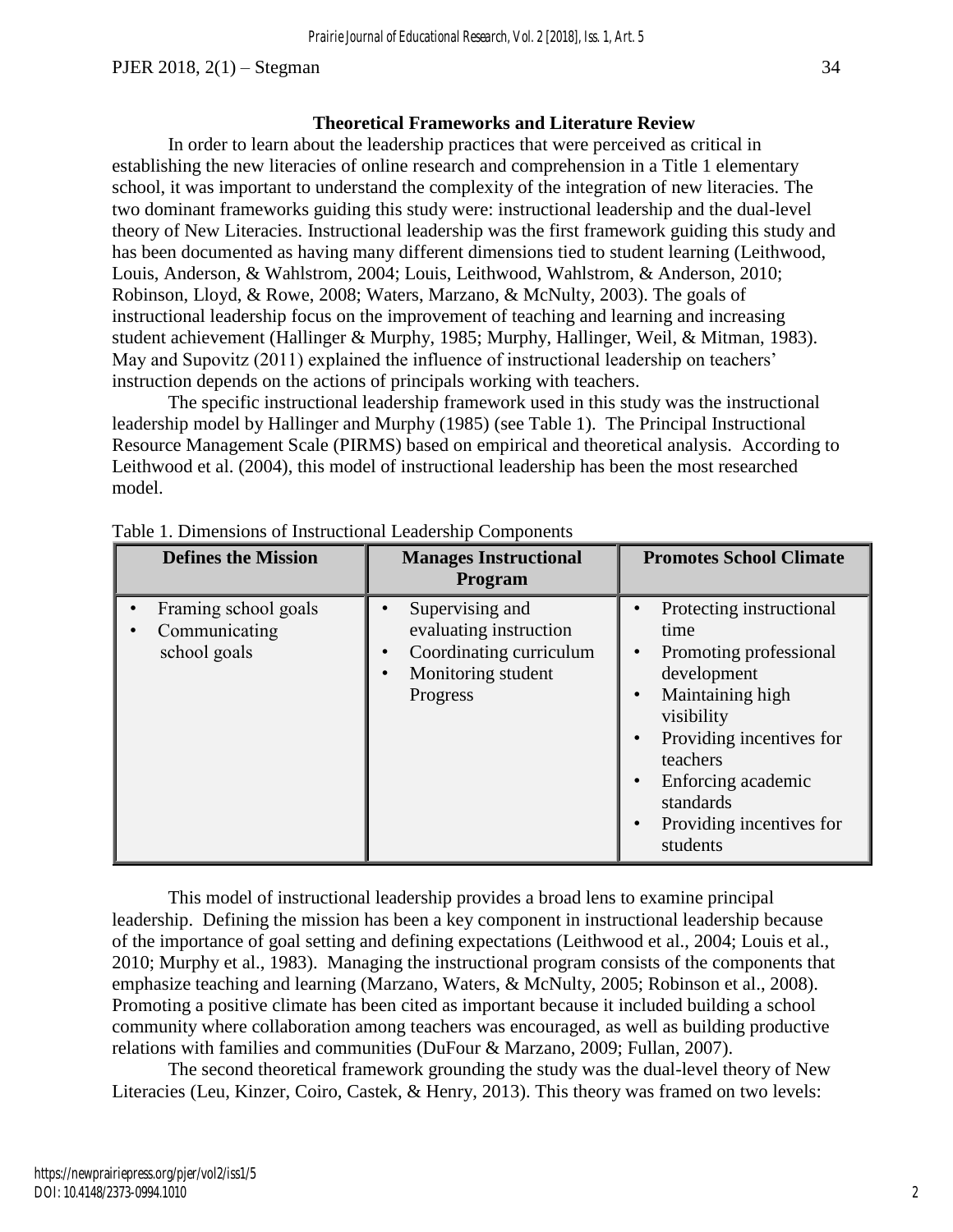New Literacies (uppercase) and new literacies (lowercase). This dual-level theory accounts for the continuous changes taking place in literacy and the different perspectives. The New Literacies theory (uppercase) examined all previous research on new literacies, determined the changes to literacy, and noted key patterns being discovered. The authors explained that the new literacies (lowercase) theory is more focused and keeps up with the rapidly changing nature of literacy. This study focused on schools integrating the new literacies of online research and comprehension, which falls under the umbrella of new literacies (lowercase) . Accordingly, they defined of the new literacies of online research and comprehension as the following:

The new literacies of online research and comprehension include the skills, strategies, dispositions, and social practices necessary to successfully use and adapt to the rapidly changing information and communication technologies and contexts that continuously emerge and influence all areas of our personal and professional lives. Online research and comprehension is a self-directed process of constructing texts and knowledge while engaged in several online reading practices: identifying important problems, locating information, critically evaluating information, synthesizing information, and communicating information. Online research and comprehension can take place individually, but often appears to be enhanced when it takes place collaboratively. (pp. 1163-1164)

The new literacies perspective of online research and comprehension specifically focuses on reading comprehension as a problem-based inquiry process (Leu, Kinzer, Coiro, & Cammack, 2004). The five major functions of online research and comprehension are: developing important questions, locating information, critically analyzing information, synthesizing information, and communicating information (Leu & Zawilinski, 2007). Leu et al. (2013) explained that "digital natives" (p. 1168) may be skilled at texting and social networking but are not always as skilled with online reading and research. Students must be taught the skills they need to be successful online readers and researchers which include finding and locating information, answering questions, synthesizing information, and communicating their findings to others (Coiro, Knobel, Lankshear, & Leu, 2008; Dobler & Eagleton, 2015; Henry, 2006; Karchmer-Klein & Shinas, 2012). Effective instruction of online reading and comprehension skills includes modeling, scaffolding, practice, and feedback (Dobler & Eagleton, 2015).

Online research usually begins with a question or a problem to solve (Leu et al., 2013; Leu & Zawilinski, 2007). As readers begin to process information presented on the Internet, they must critically evaluate sources, making important decisions about quality and reliability of information (Karchmer-Klein & Shinas 2012). The importance of locating information by using Internet searches in an effective and strategic manner is critical for students reading online (Kingsley & Tancock, 2014). If students cannot access information, then they are not able to apply that information and move on to other elements of reading (Henry, 2006). Since the Internet is constantly changing, web browsing, database look-ups, and search engine technologies require greater strategic knowledge than is required with traditional texts (Dobler & Eagleton, 2015; Leu & Kinzer, 2000).

#### **Gaps in Research**

Research clearly shows the importance of new literacies and the skills students need to be successful online readers (Coiro & Dobler, 2007; Henry, 2006; Leu et al., 2013; Leu &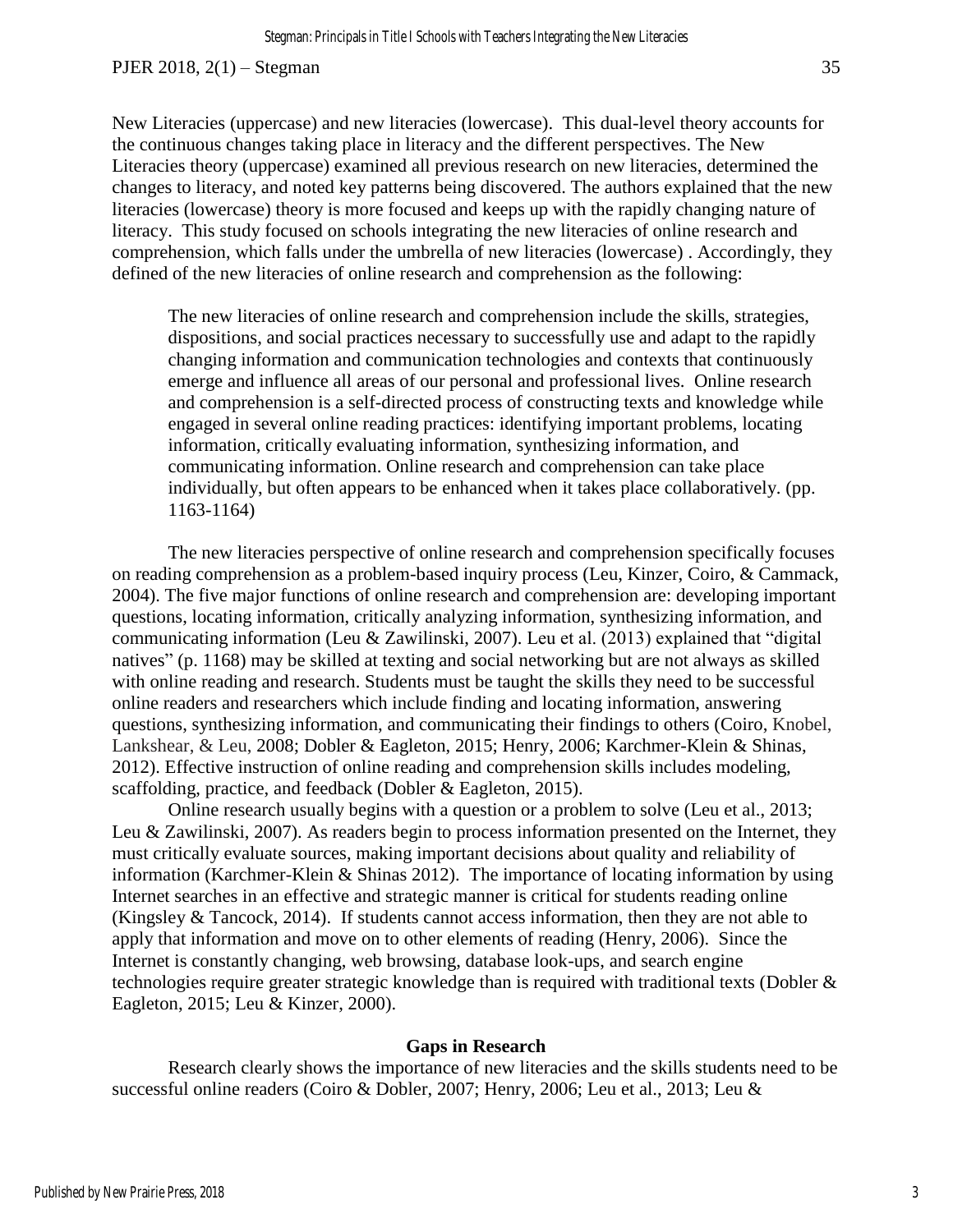Zawilinksi, 2007). There are also numerous studies involving the integration of new literacies into classrooms (Coiro et al., 2008; Coiro & Dobler, 2007; Dobler & Eagleton, 2015; Henry, 2006; Leu & Zawilinski, 2007; Karchmer-Klein & Shinas 2012; Kingsley & Tancock, 2014). In terms of leadership studies, the leadership skills involved in integrating technology in elementary school have been documented (Anderson & Dexter, 2005; Levin & Schrum; 2013; Schrum, Galizio, & Ledesma, 2011; Staples, Pugach, & Himes, 2005). Research has also documented that professional development, teachers' perceptions, and providing ongoing support are critical factors in the integration of technology in classrooms (Anthony, 2012; Bean, 2012; Ertmer & Ottenbreit-Leftwich, 2010; Hutchison & Reinking, 2011; ISTE, 2009; McKenna & Proctor, 2006).

Despite this knowledge base of research on technology integration and new literacies, there is limited research in the area specifically focusing on principal leadership and the integration of new literacies. The research on leadership and technology is focused on technology integration, not the integration of new literacies (Anderson & Dexter, 2005; Bauer & Kenton, 2005; Dexter, 2008; Levin & Schrum; 2013; Schrum et al., 2011; Staples et al., 2005).

#### **Method**

The case reported was part of a larger research project that informed my dissertation. According to Yin (2009), case studies examine a modern phenomenon in-depth and within its real-life context when the boundaries between both are not clearly evident. Case studies are the preferred method in examining contemporary events, when the behaviors are not manipulated, and when the goal of research is to contribute to the knowledge of an individual, group, or organization (Yin, 2009). In this case study, I did not have control over the events in this study. The study took place at the schools of the participants and the interviews included open-ended questions.

Using the case study design (Yin, 2009), my goal was to learn about the instructional leadership characteristics of a principal in a Title I elementary schools with classroom teachers that were integrating the new literacies of online research and comprehension. I selected Yin's (2009) model of case study design that included a study's questions; its propositions; its units of analysis; the logic linking the data to the propositions; and the criteria for interpreting the findings. Typically, case studies begin with a research question that is focused on "how" or "why" questions with a goal to develop propositions that would lead to further inquiry (Yin, 2009). Given that this study focused on a range of leadership skills of the principal, as well as having specific boundaries defined (Title I elementary schools with classroom teachers integrating new literacies), the case study design was chosen (Hatch, 2002; Yin, 2009).

According to Yin (2009), case study researchers should ask good questions, listen objectively, be adaptable, have a firm grasp of the issues being studied, and have unbiased preconceived notions about the findings of the case study. Even though I brought my educational experiences and perspectives on new literacies and leadership to the study, I did not have any preconceived ideas of potential results of this study. Additionally, I was open to various leadership characteristics that could develop through data analysis. The model of instructional leadership (Hallinger & Murphy, 1985) helped structure and organize the data analysis process and was considered when interpreting the findings (Yin, 2009); however, I was open-minded and aware that other potential leadership characteristics might emerge. This case study focused on the perceptions and experiences of principals and teachers, and as part of this case study, multiple sources of evidence were considered when interpreting the findings (Yin,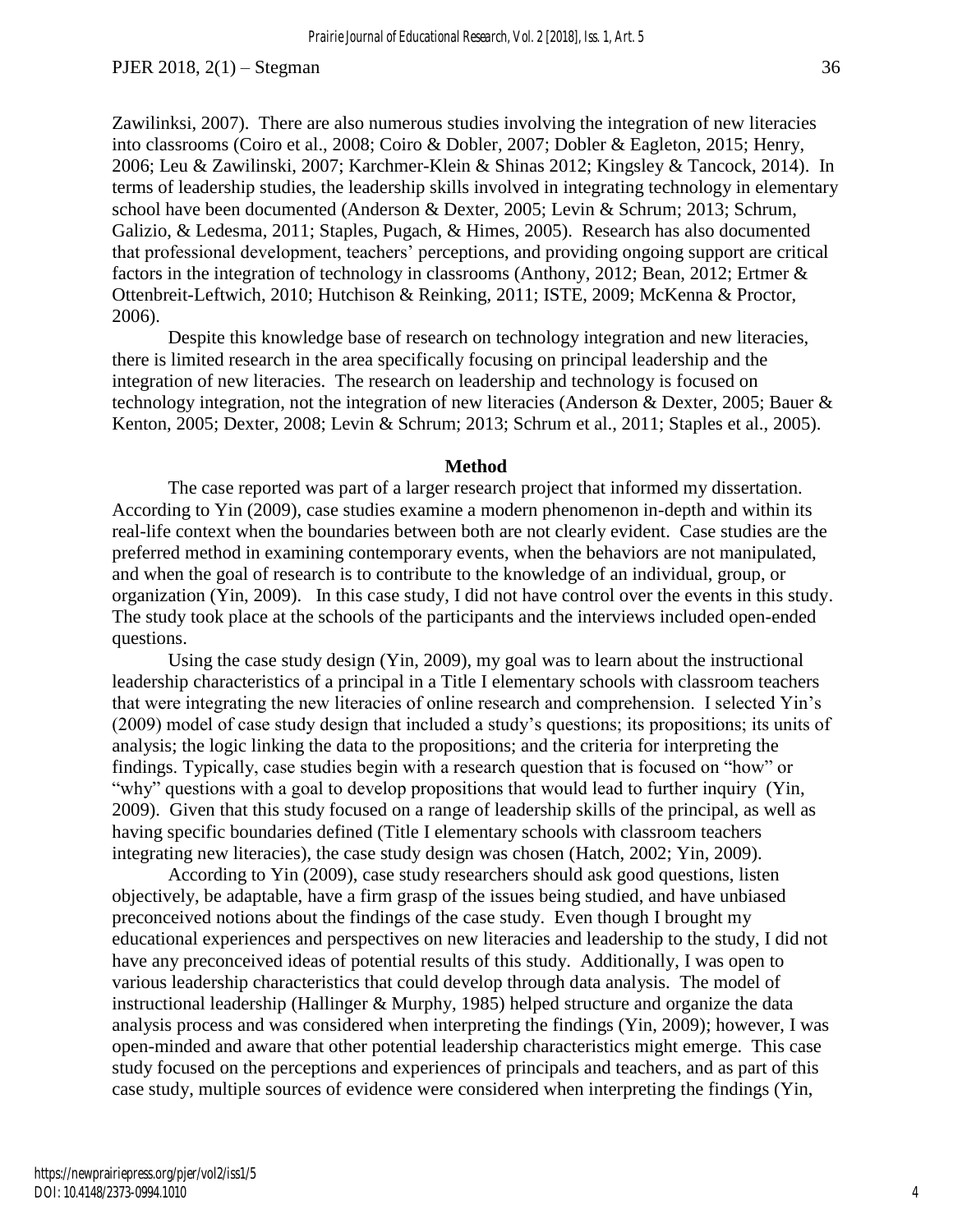2009).

#### **Setting**

A criterion-based sampling method was used to determine the school site for this study (Creswell, 2012). The following criteria were used to determine the selection of the participating school: at least 40% of students were receiving free or reduced lunch; the principal had been in the building for at least two years; and students were engaged in new literacies of online research and comprehension. This included using technology to identify important questions, locate information, critically evaluate the information, synthesize information, and then communicate the answers to others (Leu et al., 2013). When students were engaged in new literacies, they were predicting, determining important ideas, and monitoring their comprehension while navigating multiple layers and links on websites (Dobler & Eagleton, 2015).

#### **Characteristics of Oak Hill Elementary**

Located in a small town surrounded by farms, Oak Hill Elementary (a pseudonym) was the elementary fourth and fifth grade building for school district. There were 171 students enrolled. Fifty percent of the students qualified for free and reduced lunch and seventeen percent had an Individualized Education Plan. State assessment data were not released the year of the study; however, the following year 91% of the students performed at grade level or higher in English Language Arts. This assessment was based on the Kansas College and Career Ready Standards.

Oak Hill Elementary was a recipient of a 21st Century Learning Grant, which was used to provide afterschool and summer programs to meet the academic needs of students. It was also used to purchase iPads. Students used the iPads for tutoring activities, club projects, and connecting their classrooms to initiatives developed in the afterschool program. Oak Hill Elementary did not have any district initiatives that mandated specific literacy programs to be taught during language arts time. The principal explained that teachers had freedom to choose resources that met the Common Core State Standards (CCSS, National Governors Association for the Best Practices & Council of Chief State Officers, 2010) when teaching. To help facilitate technology integration, the principal selected two teachers that served with her on a school technology committee and on the districts' technology committee.

Every Friday at Oak Hill Elementary, the principal could be found teaching a *POWER*  class in the library. Lessons during *POWER* time focused digital citizenship and the International Society of Technology in Education (ISTE) Standards for Students (ISTE, 2016). Students were also taught how to check email and their grades, and also to use and find apps that supported classroom instruction. During *POWER* class time, the principal opened the school library to the public. She typically paired members of the community with the students. The students did most of the modeling, teaching, and answering of questions.

The principal at Oak Hill Elementary was very proud of the 1:1 technology ratio at her building. Many devices were purchased through fundraisers or the 21<sup>st</sup> Century Learning Grant. Teachers also had SMART Boards, Elmos, and document cameras in their classrooms.

#### **New Literacies Integration**

At the time of the study, students were researching owls and regions of the United States. At Oak Hill Elementary students scanned QR codes to take them to research sites that teachers had approved. Teachers' websites also had the links for students to use that would allow them to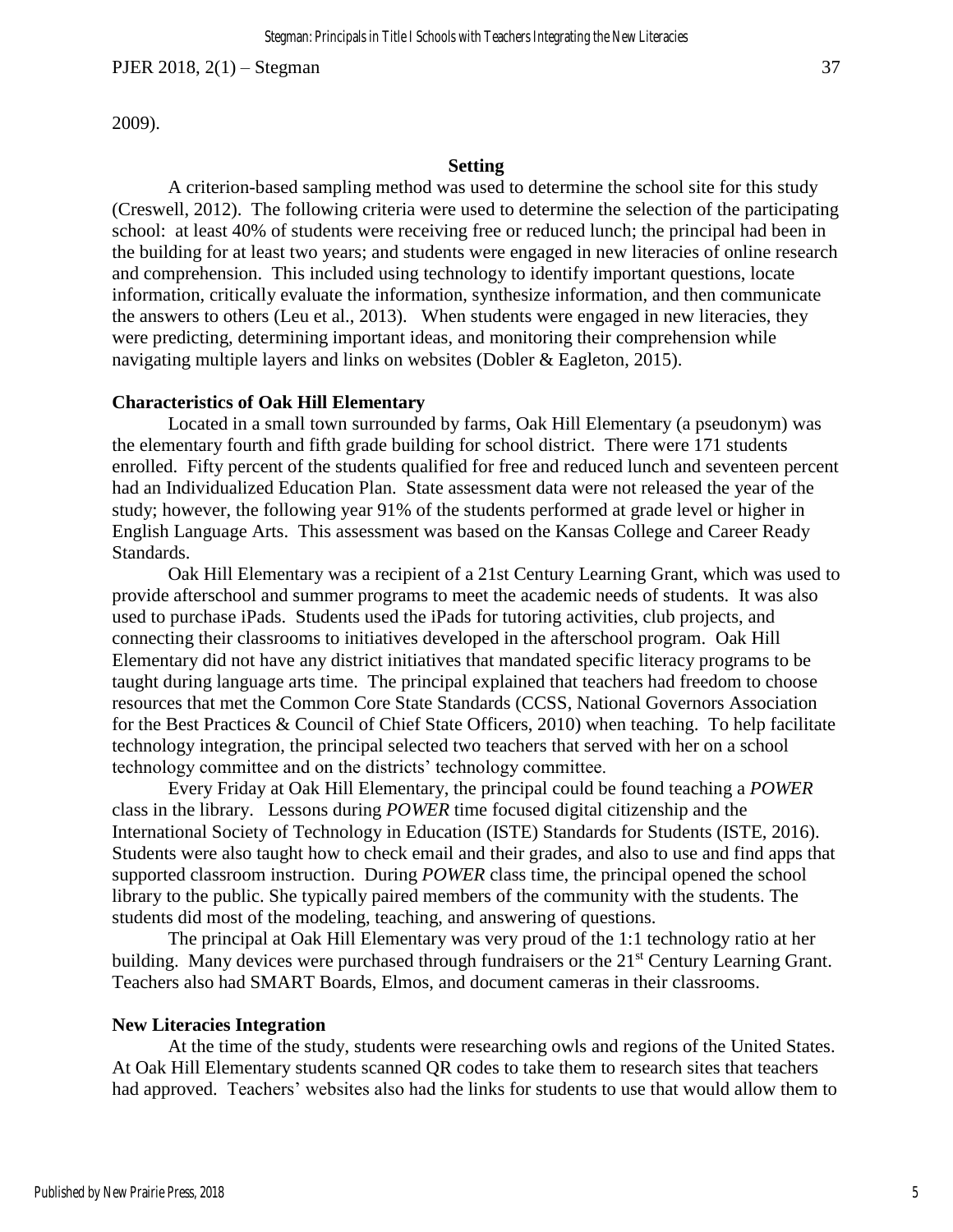# **Participants**

# **Principal**

Since this was a small school district, the principal's job included additional responsibilities. She was the Webmaster for the school district, as well as being in charge of the multi-leveled tiered support for the district. The principal at Oak Hill Elementary did not have support staff to help with technology integration and was very much active in the implementation of technology integration at the school. The principal would go into classrooms and set up new technology as well as model and demonstrate how to integrate technology. She discussed videotaping herself using technology and she also created a video bank for teachers to access that supported the technology being integrated at Oak Hill Elementary.

To help teachers implement the CCSS, the principal created a webpage for English Language Arts resources and websites. Parents had access to this website, so they could use these same resources at home. The principal at Oak Hill Elementary frequently sent teachers to technology integration conferences. As part of attending a conference, teachers were expected to provide professional development for their colleagues during PLC time when they returned. Teachers were also expected to share with colleagues how they were integrating technology at PLC meetings.

# **Teacher Participants**

At Oak Hill Elementary, there were eight classroom teachers, and three teachers agreed to participate in this study (see Table 2). Until this study, I was not familiar with the school and needed a way to identify the levels of new literacies integration of classroom teachers if the study was to yield meaningful results about the school principal and their role in the integration of new literacies of online research and comprehension. The *Teacher Questionnaire* (see Appendix A) helped determined a level of integration for teachers in the study and awarded points based on how often teachers were integrating new literacies in their classroom. Prior to the study, it was field tested with a group of teachers I worked with on a daily basis.

The more often online reading and research activities were occurring, the more points teachers scored. The points ranged from zero (never) to five (daily). Some categories were not something that would be expected to occur daily, and this was considered when calculating the scores. The following points determined the teachers' level of integration: *Limited: 0-10 points; Emerging: 11-19 points; Integrating: 20-40 points or 4 activities weekly.*

| Code           | <b>Grade</b> | <b>NL</b><br><b>Rubric</b> | <b>Years</b><br>at this<br><b>Grade</b> | <b>Years</b><br>Exp. | <b>Highest</b><br><b>Degree</b> | <b>Years</b><br>with<br><b>Principal</b> | <b>How Teachers Acquired</b><br>their Technology<br><b>Knowledge and Skills</b> |  |
|----------------|--------------|----------------------------|-----------------------------------------|----------------------|---------------------------------|------------------------------------------|---------------------------------------------------------------------------------|--|
| T <sub>1</sub> | 4            | Integrating                | 8                                       |                      | Bachelor                        | 5                                        | - Collaboration with                                                            |  |
|                |              |                            |                                         |                      |                                 |                                          | Colleagues                                                                      |  |
| T <sub>2</sub> | 4            | Integrating                |                                         |                      | Bachelor                        |                                          | - College Classes                                                               |  |

Table 2. Oak Hill Elementary Teacher Participants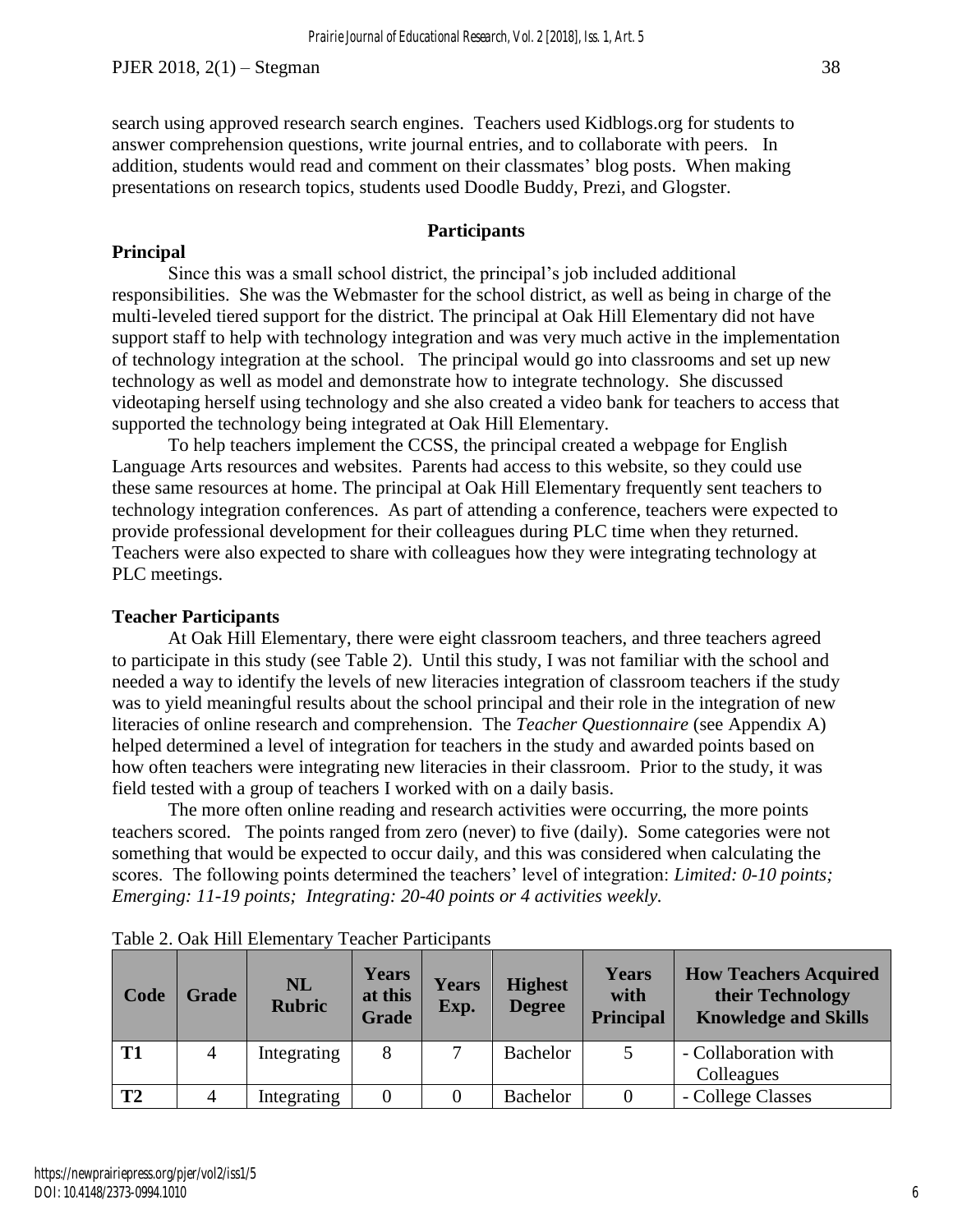|    |             |  |                | - Collaboration with<br>Colleagues |  |  |
|----|-------------|--|----------------|------------------------------------|--|--|
| ТЗ | Integrating |  | <b>Masters</b> | - Self-Taught                      |  |  |
|    |             |  |                | - Technology Rich Grant            |  |  |

# **Data Collection Process**

Interviews were the primary form of data collection for this study and occurred at the schools. Interviews took approximately one hour. Interviews were transcribed, and participants were provided copies of the transcripts prior to the data being analyzed for member checking purposes. The principal interview was slightly different than the interviews for classroom teachers and certified support staff. Interview questions were focused on the knowledge, dispositions, and actions of the principal, as well as the role of the principal in terms of integrating new literacies. The questions for the principal were based on her perceptions of her role as an instructional leader (Hallinger & Murphy, 1985), while the interview questions for the teachers were based on their perceptions of the principal's role.

In addition, observations in the classrooms occurred. Documents were also collected from the principal to verify and provide clarification about themes that emerged. The following documents and artifacts were collected: school and classroom websites, evaluation rubrics, and websites and apps that were used in the classroom.

# **Data Analysis Procedures**

Data analysis for this study included transcribing, organizing, and analyzing data from the interviews. Principal and teacher interviews were analyzed together. Prior to coding, coder consensus was reached with two peer reviewers. This process helped clarify coding definitions and create coding tables. There were multiple rounds of data coding. First, data were coded based on the knowledge, dispositions, and actions of principal. Once this round of coding was completed, I reviewed all of the data, highlighted key terms, and made comments in the margins to summarize what was discussed and to help develop subcodes. This same process was repeated based on the three dimensions of instructional leadership (Hallinger & Murphy, 1985). Once this round of coding was completed, I reviewed all of the coded data, highlighted key terms, and made comments in the margins to summarize what was discussed to help develop subcodes based on the Mission (M), Managing Instruction (MI), and Promotes School Climate (SC). Three tables with the subcodes for the dimensions of instructional leadership were then created.

After coding was completed, I reviewed the transcripts and used tallies to determine how many times the specific subcodes were discussed (Miles & Huberman, 1994). Tallies did not fully constitute establishing credible patterns, but helped organize the data (Creswell, 2012). The tallies should not be regarded as having any statistical significance because the focus of the data analysis process was finding patterns that had meaning as opposed to quantifying the tallies. If the tallies did reveal a possible pattern, it was then reviewed for credibility and meaning using the transcripts and artifacts.

Creswell (2012) described the data analysis process as a spiral process, as opposed to a linear process. As part of this spiral process, data were organized into smaller units, but to interpret the data for patterns, those smaller units had to be classified and interpreted. Patterns for the main codes (mission, managing instruction, and promotes school climate) emerged from subcodes. However, not every subcode yielded a singular pattern.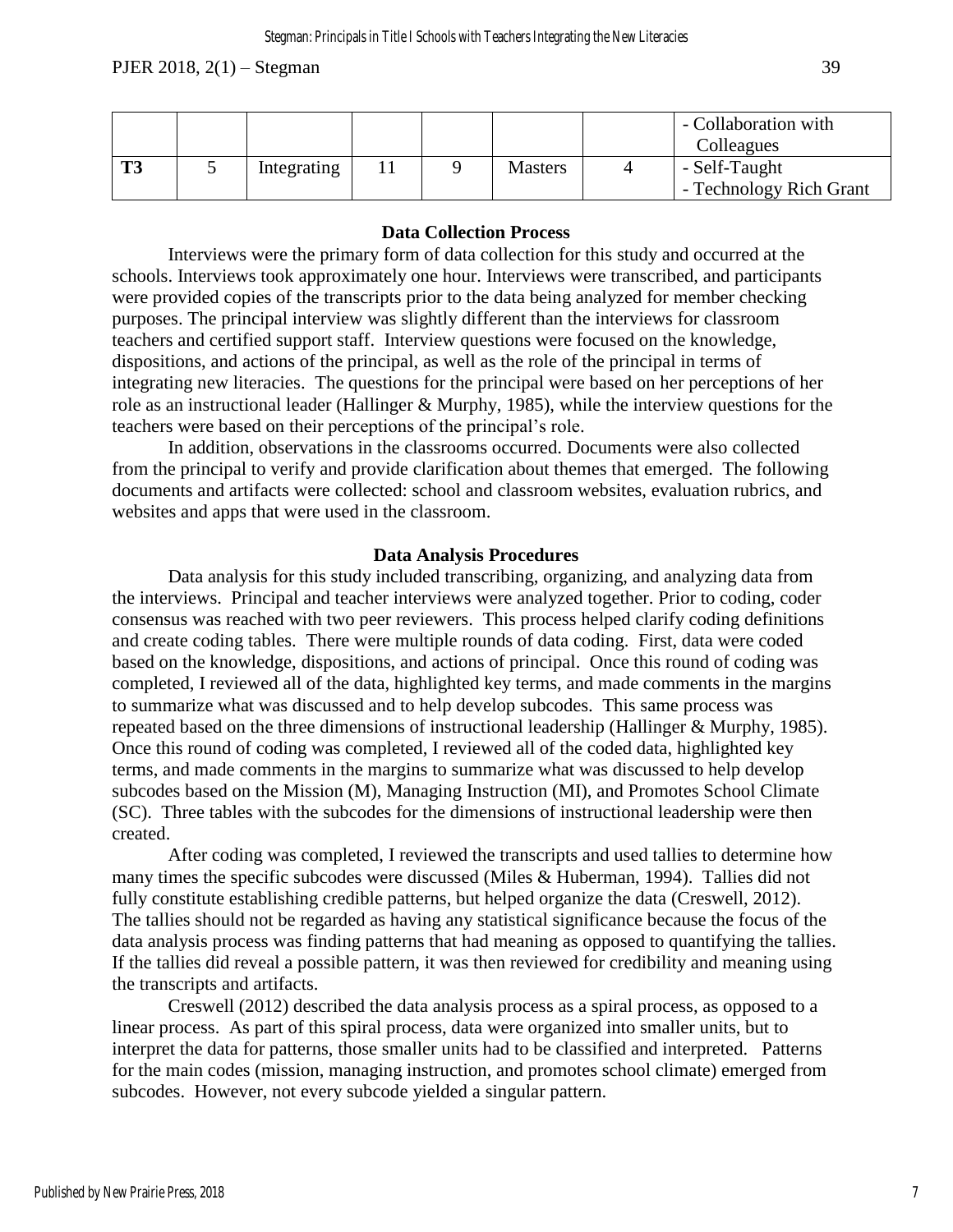Finally, I focused on classifying and interpreting these patterns to find themes (Creswell, 2012). Creswell (2012) explained that themes consist of "several codes aggregated to form a common idea" (p. 186). As themes began to emerge, the transcripts were recoded to identify and verify the new themes that emerged. After reviewing the transcripts, and tables multiple times, I would continually would ask myself the following questions:

- How critical was the developing pattern to help teachers integrate new literacies?
- What does this mean in the larger scope of instructional leadership?

### **Findings**

# **The Principal Created a Culture of Trust and Professional Growth**

All aspects of instructional leadership (Hallinger & Murphy, 1985) were evident and embedded in actions the principal purposefully implemented in order to support teachers and students integrating the new literacies of online research and comprehension. This, in turn, created a culture rooted in trust and professional growth. At Oak Hill Elementary, goals and expectations were individualized; teachers felt safe to experiment and take risks; resources, encouragement, and support occurred; opportunities for ongoing, differentiated professional development were implemented; and opportunities to collaborate were provided.

**Goals and expectations were individualized.** The principal in this study believed personalized goal setting was a way to help teachers grow professionally and worked with teachers to create individual goals. She would conference with teachers to learn how they were integrating technology and have follow-up conversations with teachers after walk-throughs to make sure they had the support they needed to meet their goals. At Oak Hill, T1 described how the principal knew teachers comfort levels when they were learning new technology. "She knows where everyone's level is. If she starts to go too far, people will tell her to slow down. It just…she knows people's comfort zones." The principal commented, "I've had to be accepting of where everyone is at."

**Experimenting and taking risks***.* Teachers were encouraged to take risks and try new ideas in their classrooms. T3 commented about how she was able to experiment with new ideas in her classroom, "She gives me time to work and figure out things, and makes me feel like it is okay to try it, even if it doesn't work the first time. A safe environment to try things, explore and learn". The principal at Oak Hill felt it was important to model taking risks and trying new ideas with technology. "Lots of times, I'll try something, because I'd rather it flop with me, and not my teachers. I'll try it, and let me mess up, or say, 'you know this is working pretty good,' and I'll have one teacher try it out, and then say, 'can you share it, or we'll share it together.'"

**Resources, encouragement, and support.** Oak Hill Elementary did not have extra support staff beyond classroom teachers, so the principal provided the same support to teachers at her school that was typically provided by instructional coaches or the library media specialist. She would not only answer questions, but also created "how to" technology videos that teachers could watch. The principal would also model lessons for teachers. In addition, the teachers at Oak Hill Elementary helped one another. T2 discussed how he had questions answered by other teachers in the building, "I mean a lot of them are the ones that...if I ever have questions, I ask them and they'll tell me or give me their feedback." T1 explained how the principal answered questions, "Anytime we have questions or concerns or…she's always coming in. She'll watch if you need to."

**Ongoing, differentiated professional development**. The principal in this study created opportunities for teachers to be engaged in professional learning and leadership. She provided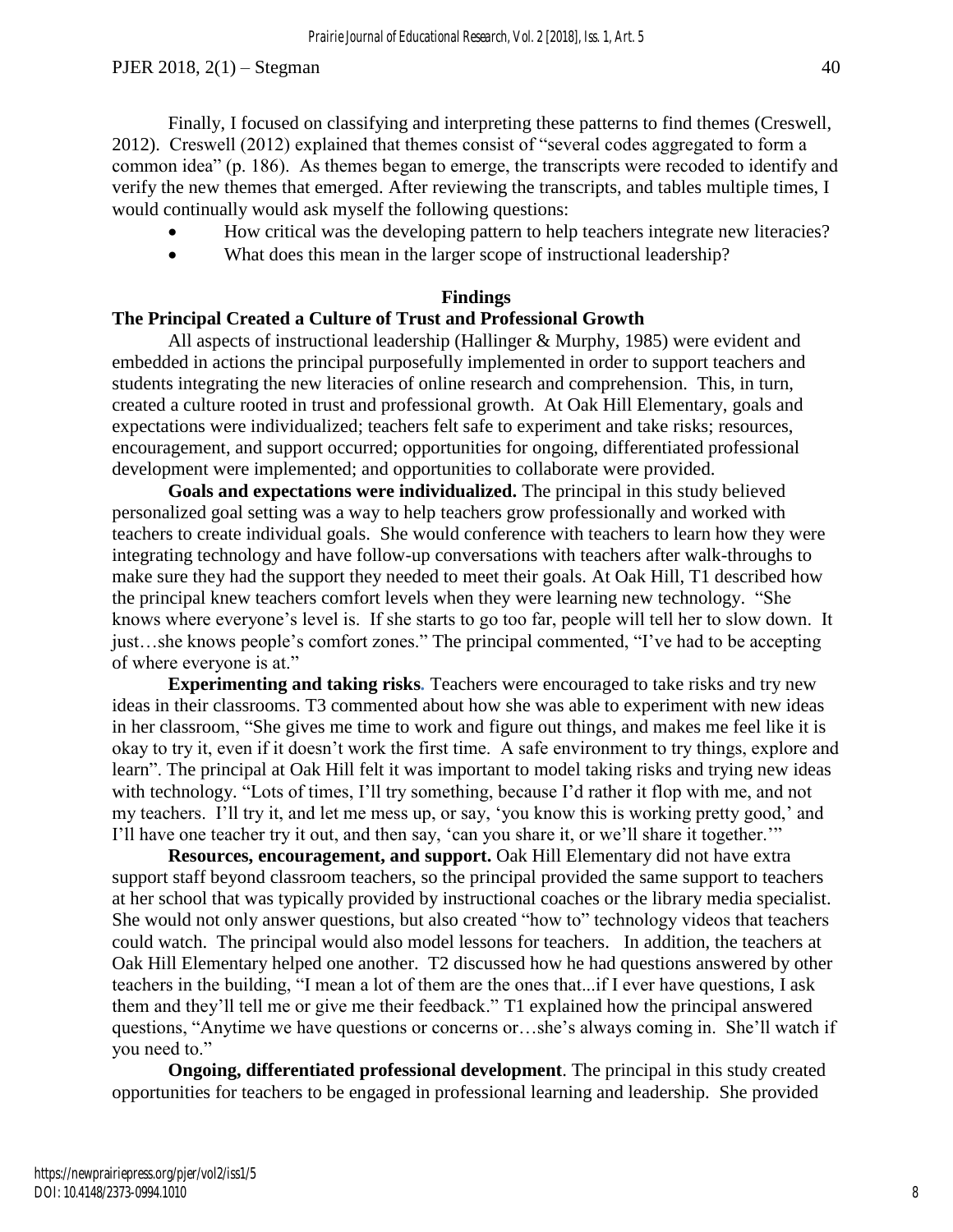video recordings modeling uses of technology based on classroom observations and requests from staff. In addition, she coordinated professional development that was differentiated based on teacher needs, ability, and interest. Finally, conferences were a way that teachers continued their professional learning at Oak Hill Elementary. One of the principal's requirements of attending a conference outside the district was to train staff members during PLC time.

**Opportunities to collaborate.** Collaboration with peers contributed to professional growth. Teachers at Oak Hill Elementary were required to share how they were integrating literacy and technology at PLC meetings. The principal explained how she learned many years ago that checklists were ineffective ways to manage technology usage in the classrooms. By having teachers share projects that students had completed not only gave other teachers more ideas, but also helped her monitor teacher accountability.

In addition to the teachers collaborating, the principal at Oak Hill Elementary discussed the support she received from the teachers at her school and the teachers and principals that served on the district's technology committee. She also discussed how her ongoing collaboration with a college professor increased her knowledge of ways technology integration could be improved in literacy and other content areas.

#### **Discussion**

Students at Oak Hill Elementary were engaged in online research projects and the principal was an integral part of the process. By implementing instructional leadership components that included establishing a clear mission and managing the instructional program (Hallinger & Murphy, 1985), the principal at Oak Hill Elementary established a foundation of trust with staff. This foundation, along with specific actions related to developing a positive school climate, created a culture of trust and professional growth.

#### **Establishing a Foundation**

Defining a mission has been identified as a key component for school leaders because of the importance of goal setting and defining expectations (Leithwood et al., 2004; Louis et al., 2010; Murphy et al., 1983). According to the Wallace Foundation (2013), effective principals establish a vision for their school. Bryk and Schneider (2003) included establishing a vision as one of the foundations for establishing trust in schools. The principal at Oak Hill communicated her vision of preparing students to be 21<sup>st</sup> century learners. Multiple teachers at this school discussed how the principal had very high standards and expected students to be engaged in high-quality projects involving technology.

In addition, the principal worked with teachers to set individual goals related to integrating technology and literacy. Robinson et al. (2008) found that goal setting was a significant way of influencing student learning and pointed out the importance of the alignment between goal setting, the educational content based on the goals, and the relationship of the goals to student outcomes. "Without clear goals, staff effort and initiatives can be dissipated in multiple agendas and conflicting priorities, which, over time, can produce burnout, cynicism, and disengagement" (p. 666).

When principals manage instruction, they are focused on teaching and learning (Leithwood et al., 2004; Louis et al., 2010; Marzano et al., 2005; Robinson et al., 2008). In this study, managing instruction included the principal acquiring resources and supervising and evaluating instruction. In order for students to conduct online research projects and create presentations, students required Internet access and a device (e.g., computer, laptop, iPad). Leu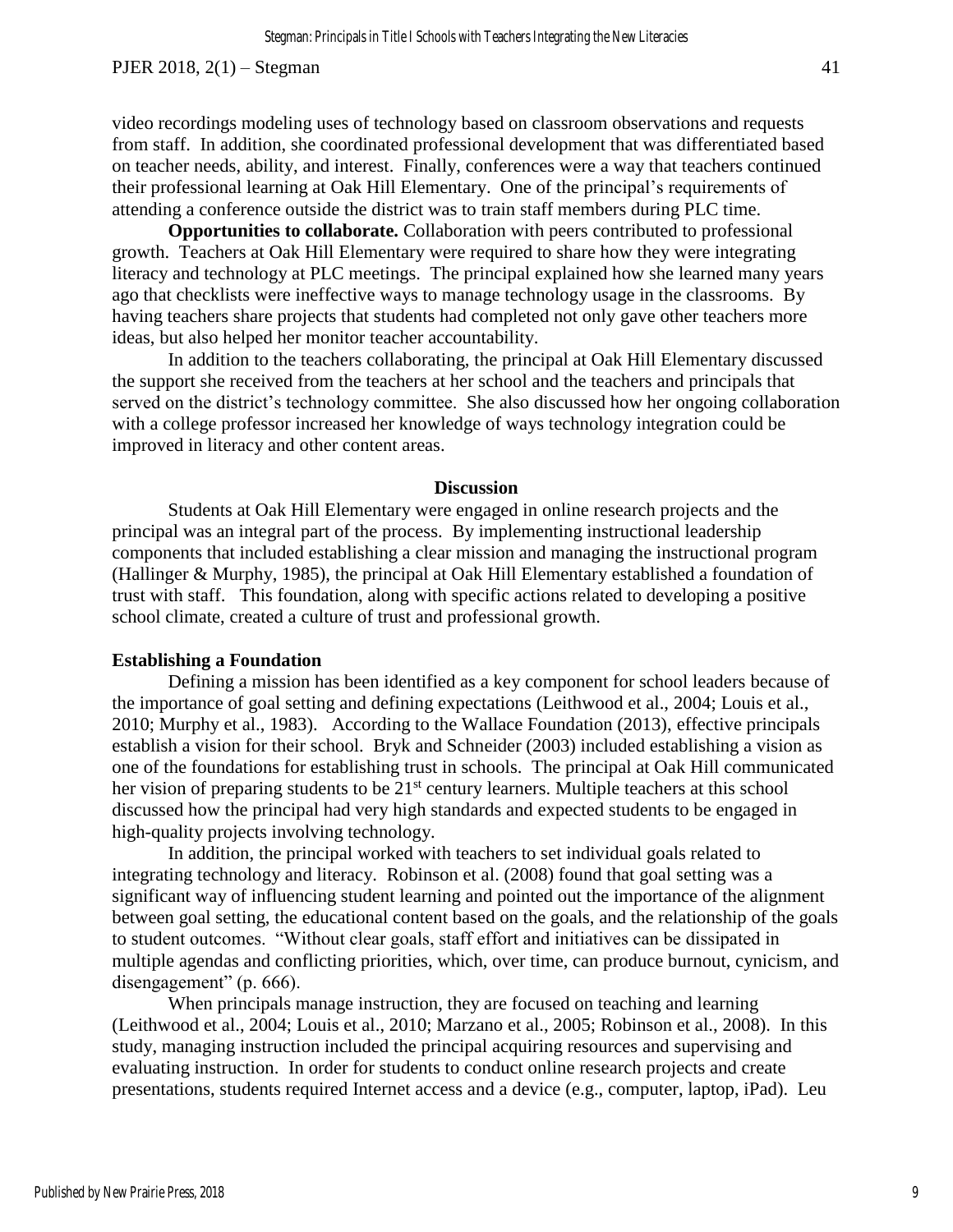et al. (2008) discussed the importance of students having their own devices when conducting online reading and research. Through careful budgeting and fundraising, the principal managed to have students their own device when researching, which influenced the amount of research and presentations students were able to integrate presentations.

Part of managing the instructional program included ensuring staff received professional development and ongoing support. The principal in this study did not rely on one way to support teachers' ongoing professional development (Beers, Beers, & Smith, 2010; Levin & Schrum, 2013). Learning new technology can cause additional stress on teachers, but Bryk and Schneider (2003), explained that deliberate action by principals to help reduce a sense of vulnerability can build trust.

# **A Positive Climate Created a School Culture of Trust and Professional Growth**

Promoting a positive climate includes protecting instructional time, promoting professional development, and maintaining a high visibility (Hallinger & Murphy, 1985). According to May and Supovitz (2011), the influence of instructional leadership on teachers' instruction depends on the actions of principals working with teachers. The principal's actions in this study influenced the integration of online research and comprehension activities in the classrooms at Oak Hill Elementary through multiple areas of support. These actions created a positive climate (Hallinger & Murphy, 1985) that developed into a culture of trust and professional growth.

The principal at Oak Hill Elementary protected instructional time (Hallinger & Murphy, 1985) by coordinating the schedule so teachers had time built into their schedule for new literacies. She also coordinated the schedule so that teachers with stronger technology integration skills were responsible for teaching the online research and presentation components of lessons.

By creating opportunities for teachers to be engaged in professional learning and leadership, the principal was promoting professional growth. From traditional professional development, such as attending conferences, to job-embedded professional learning, the principal provided numerous opportunities for teachers to engage in professional development. Part of the professional development model at Oak Hill Elementary included scheduled collaboration time. Researchers have considered a collaborative culture among teachers one of the aspects of promoting a positive climate in schools (DuFour & Marzano, 2009; Fullan, 2007; Leithwood et al., 2004; Louis et al., 2010). The goal of collaboration at Oak Hill Elementary was sharing and learning from one another and this included the principal as part of the collaboration teams. In addition, the principal ensured teachers were supported when there were technology issues (Staples et al., 2005).

From teaching a *POWER* class to students, to modeling lessons, to creating a video bank that teachers could reference, the principal provided instructional support to both teachers and students. All of these activities helped maintain a high visibility that increased interactions between the principal, students, and teachers and allowed for observations that guided the principal on the needs of students and teachers (Hallinger & Murphy, 1985).

Leithwood et al. (2004) explained that principals successful at redesigning the organization were able to strengthen their school culture, modify organizational structures, and build collaborative processes in the school. At Oak Hill Elementary, the teachers and principals trusted one another and relied on each other and the principal for support. Having trust in schools increases the likelihood that new initiatives will be accepted because establishing a culture based on trust reduces the sense of risk associated with change (Bryk & Schneider,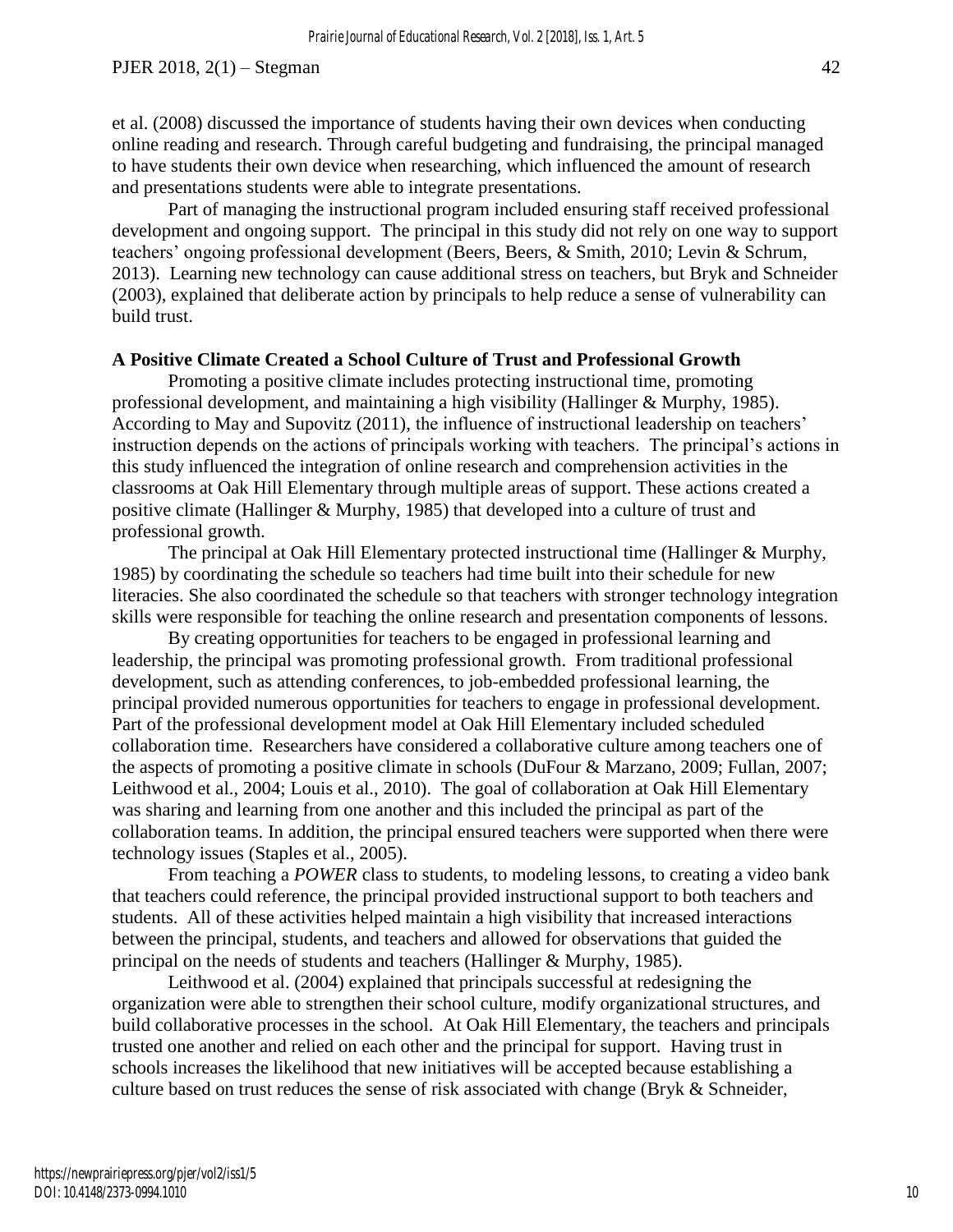2003). Bryk and Schneider (2003) also explained that when schools are grounded in a trustful culture, teachers feel safe to experiment with new practices.

Bird, Wang, Watson, and Murray (2009) discussed how teachers' effectiveness improves if teachers have sense of belonging and a commitment to the success of their school. At Oak Hill Elementary, the principal created a culture where teachers were supported and encouraged to integrate literacy and technology and felt comfortable relying on each other and the principal for support. Ertmer and Ottenbreit-Leftwich (2010) explained that one of the key components in schools integrating technology was an encouraging culture. The teachers at Oak Hill Elementary discussed how they felt like they could take risks and try new ideas in their classrooms.

#### **Limitations**

The boundaries for this case study were limited to one Title I public elementary school in Northeast Kansas. Not all teachers participated in this study, which means that the perceptions of those in the study cannot be assumed to be the same perceptions of the staff members that did not participate. The case study did not consider other stakeholders such as parents. This study was limited to perceptions and did not include observations. Therefore, the results reflect what was believed to be true by the participants and not what was documented through observations. In addition, all the teachers that participated were considered "integrating" new literacies based on the *Teacher Questionnaire*. Their perspective might not be the same as a teacher that was not integrating new literacies at the same level. This study was also limited in the fact that it defined leadership in a way that focused on the actions of the principal. Another framework might have revealed different information.

#### **Recommendations for Future Research**

Additional research on literacy and technology will enable educators and school leaders to better understand the changes taking place in literacy instruction with the integration of 21st century skills (International Reading Association, 2009). Based on the analysis of data in this study, the following list includes suggestions for future research.

**The beliefs of teachers aligned with the beliefs of principal.** In this study when the data were analyzed, there were times when teachers discussed their own beliefs. This study was focused on the roles of the principal. There was not enough data to analyze if the teachers' beliefs were consistent with their principal's beliefs. When integrating technology into the curriculum, understanding teachers' beliefs has been documented as important consideration for principals when creating expectations and planning professional developments (Anthony, 2012; Hutchison & Reinking, 2011). Research on the consistency between teachers' and principals' beliefs might yield results that could help administrators when implementing new initiatives.

**Potential for increased family engagement.** Teachers and the principal discussed ways they were integrating new literacies and how they were sharing the presentations and information with families through the school and classroom website. This study did not focus on family engagement; yet, the responses showed promising potential on how to bridge the home-school connection. The principal in this study invited the community to attend technology POWER classes with the students. Recent research described how new literacies can be integrated in classrooms as young as first grade through Family Message Journals (Seeger & Johnson, 2014). Further research focused on new literacies and family engagement might show how schools can use technology integration in the classrooms as a way to increase family involvement.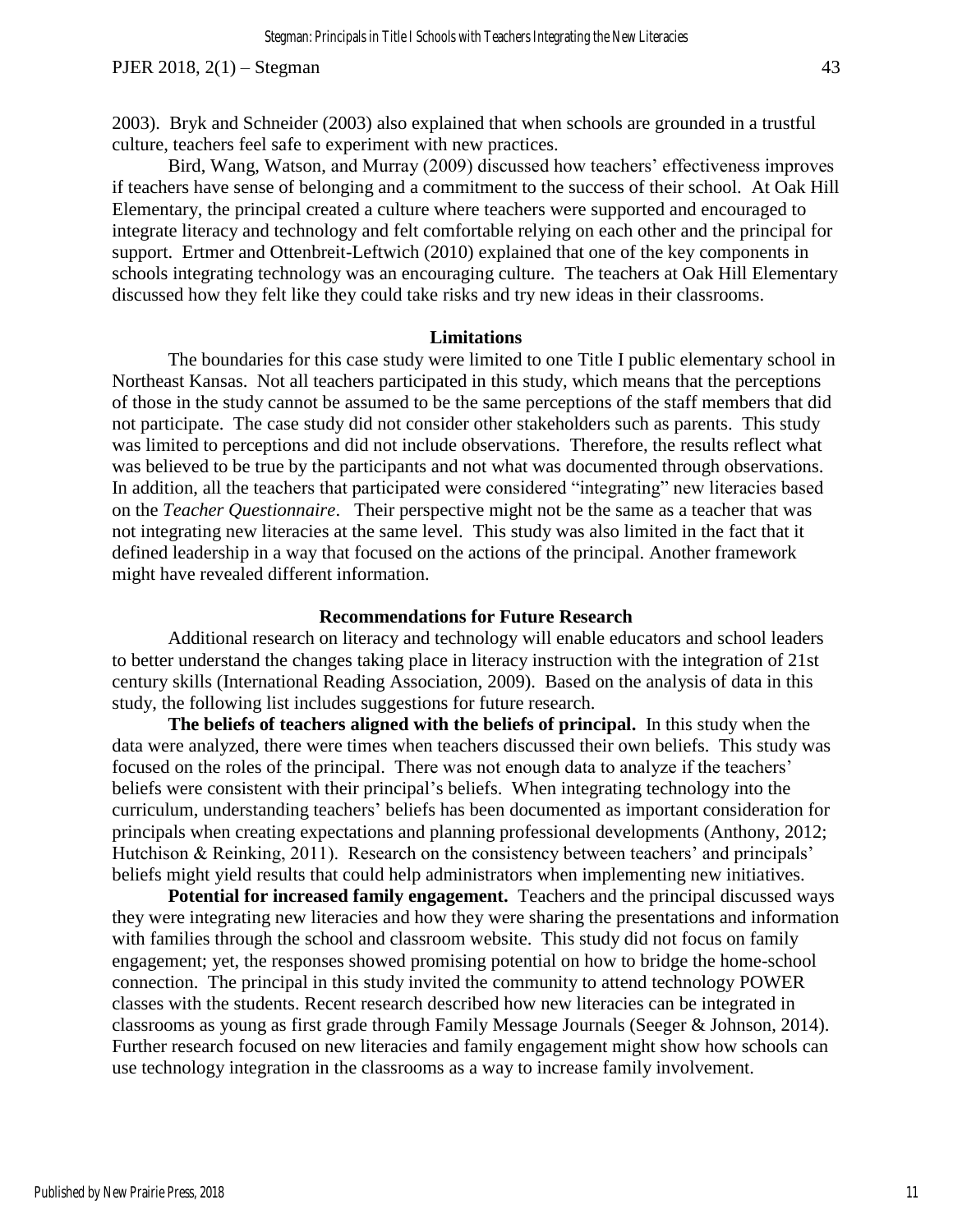**Hiring practices of principals.** This study included one teacher hired immediately after graduating from college without any teaching experience. It would be insightful to learn more about the hiring practices of principals in schools integrating new literacies and what qualities principals look for in teachers when they hire new staff.

**Influence of new literacies on student achievement.** The role of the principal influencing student achievement has been documented (Waters et al., 2003). Throughout this study, the researcher was present in the school, and was able to see evidence of students integrating new literacies through research projects and presentations. Student achievement was outside the scope of this study, but determining a link between the participation in new literacies and student achievement might provide insight into how new literacies impact student achievement.

# **Concluding Thoughts**

This study provides a deeper understanding of the many components involved in the leadership of a Title I school with classroom teachers integrating the new literacies of online research and comprehension. By focusing on both the importance of students learning 21st century skills and the importance of supporting teachers through a culture of trust and professional growth, the principal at Oak Hill Elementary was a leader in technology integration and the implementation of new literacies.

#### References

- Anderson, R. E., & Dexter, S. L. (2005). School technology leadership: An empirical investigation of prevalence and effect. *Educational Administration Quarterly, 41*(1), 49- 82.
- Anthony, A. (2012). Activity Theory as a framework for investigating district-classroom system interactions and their influences on technology integration. *Journal of Research on Technology in Education*, *44*, 335-356.
- Bauer, J., & Kenton, J. (2005). Toward technology integration in the schools: Why it isn't happening. *Journal of Technology and Teacher Education, 13*, 519-546.
- Bean, R. (2012). Literacy leadership in a culture of collaboration. In R. M. Bean & A. S. Dagen (Eds.), *Best practices of literacy leaders* (pp. 3-20). New York, NY: Guilford Press.
- Beers, C. S., Beers, J. W., & Smith, J. O. (2010). *A principal's guide to literacy instruction.*  New York, NY: The Guilford Press.
- Bird, J. J., Wang, C., Watson, J. R., & Murray, L. (2009). Relationships among principal authentic leadership and teacher trust and engagement levels. *Journal of School Leadership, 19*, 153-171.
- Bryk, A. & Schneider, B. (2003). Trust in schools: A core resource for school reform. *Educational Leadership, 60*(6), 40-45.
- Coiro, J., & Dobler, E. (2007). Exploring the online reading comprehension strategies used by sixth-grade skilled readers to search for and locate information on the Internet. *Reading Research Quarterly*, *42*, 214-257.
- Coiro, J., Knobel, M., Lankshear, C., & Leu, D. J. (2008). Central issues in new literacies and new literacies research. In J. Coiro, M. Knobel, C. Lankshear, & D. J. Leu (Eds.), *The handbook of research on new literacies* (pp. 1-22). Mahwah, NJ: Erlbaum.

Creighton, T. (2003). *The principal as technology leader*. Thousand Oaks, CA: Corwin Press. Creswell, J. W. (2012). *Qualitative inquiry and research design: Choosing among five*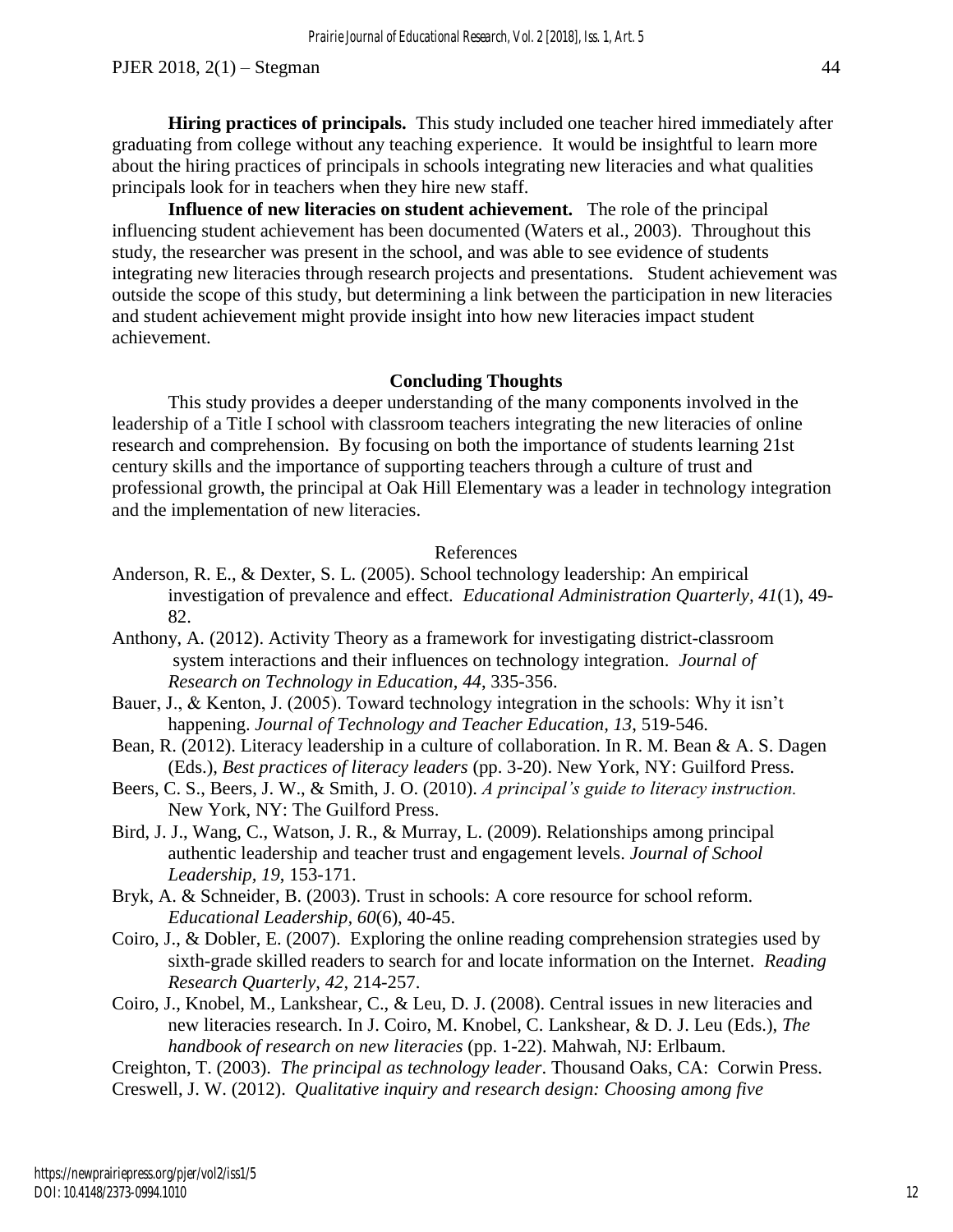*Approaches* (3rd ed.). Thousand Oaks, CA: Sage.

- Dawson, C., & Rakes, G. C. (2003). The influence of principals' technology training on the integration of technology into schools. *Journal of Research on Technology in Education*, *36*(1), 29-49.
- Dexter, S. (2008). Leadership for IT in schools. In J. Voogt & G. Knezek (Eds.), *International handbook of information technology in primary and secondary education* (pp. 543–554). New York, NY: Springer Science + Business Media, LLC.
- Dobler, E., & Eagleton, M. B. (2015). *Reading the Web: Strategies for Internet inquiry* (2nd ed.) New York, NY: The Guilford Press.
- DuFour, R., & Marzano, R. J. (2009). High-leverage strategies for principal leadership. *Educational Leadership, 66*(5), 62-68.
- Ertmer, P. A., & Ottenbreit-Leftwich, A. T. (2010). Teacher technology change: How knowledge, confidence, beliefs, and culture intersect. *Journal of Research on Technology in Education, 42*, 255-284.
- Fullan, M. (2007). *The new meaning of educational change*. New York, NY: Teachers College Press.
- Hallinger, P., & Murphy, J. (1985). Assessing the instructional leadership behavior of principals. *The Elementary School Journal, 86*, 217-248.
- Hatch, J.A. (2002). *Doing qualitative research in educational settings*. Albany, NY: State University of New York Press.
- Henry, L. A. (2006). SEARCHing for an answer: The critical role of new literacies while reading on the Internet. *Reading Teacher*, *59*, 614-627.
- Hutchison, A., & Reinking, D. (2011). Teachers' perceptions of integrating information and communication technologies into literacy instruction: A national survey in the United States. *Reading Research Quarterly, 46*, 312-333.
- International Reading Association. (2009). *New Literacies and 21st Century Technologies: A position statement of the International Reading Association*. Newark, DE: Author.
- International Society for Technology in Education (ISTE). (2009). *National educational technology standards for administrators*. Retrieved from [http://www.iste.org/docs/pdfs/20-14\\_ISTE\\_Standards-A\\_PDF.pdf](http://www.iste.org/docs/pdfs/20-14_ISTE_Standards-A_PDF.pdf)
- International Society for Technology in Education (ISTE). (2016). *National educational technology standards students*. Retrieved from https://www.iste.org/standards/standards/for-students-2016
- Karchmer-Klein, R., & Shinas, V. (2012). Guiding principles for supporting new literacies in your classroom. *Reading Teacher*, *65*, 288-293.
- Kingsley, T., & Tancock, S. (2014). Internet inquiry. *Reading Teacher*, *67*, 389-399.
- Leithwood, K., Louis, K. S., Anderson, S., & Wahlstrom, K. (2004). *Review of research: How leadership influences student learning*. New York, NY: Wallace Foundation.
- Leu, D.J., Coiro, J., Castek, J., Hartman, D.K., Henry, L.A., & Reinking, D. (2008). Research on instruction and assessment in the new literacies of online reading comprehension. In C.C. Block & S.R. Parris (Eds.), *Comprehension instruction: Research-based best practices*  (2nd ed., pp. 321–346). New York, NY: Guilford.
- Leu, D. J., & Kinzer, C. K. (2000). The convergence of literacy instruction with networked technologies for information and communication. *Reading Research Quarterly, 35*(1), 108-127.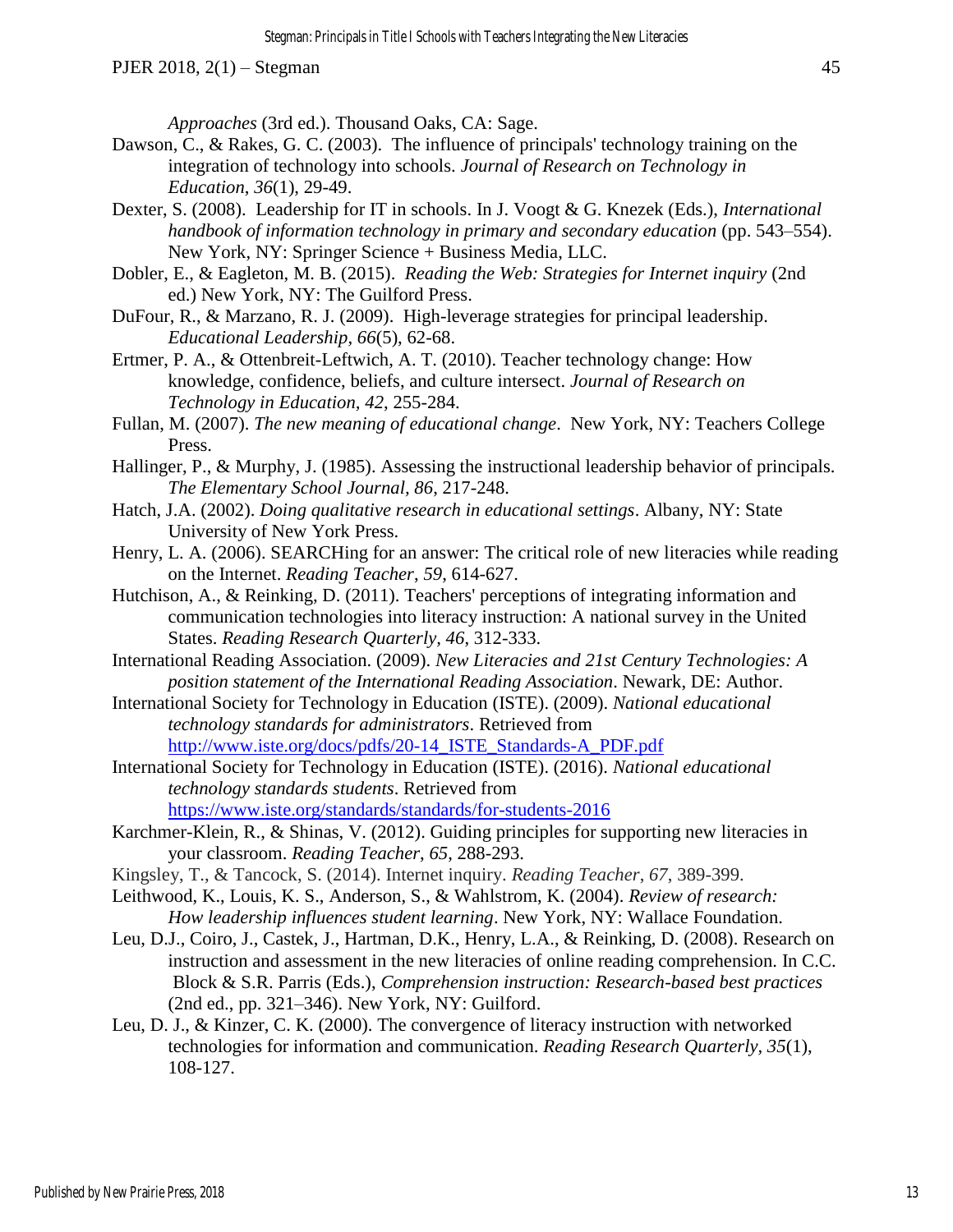- Leu, D. J., Kinzer, C.K., Coiro, J., & Cammack, D. W. (2004). Toward a theory of new literacies emerging from the Internet and other information and communication technologies. In R. B. Ruddell & N. Unrau (Eds.), *Theoretical models and processes of reading* (5th ed., pp. 1570-1613). Newark, DE: International Reading Association.
- Leu, D., Kinzer, C., Coiro, J., Castek, J., & Henry, L. (2013). New Literacies: A dual-level theory of the changing nature of literacy, instruction and assessment. In R. D. Alvermann, N. Unrau, & R. Rundell (Eds.), *Theoretical models and processes of reading* (6th ed., pp. 1150-1181). Newark, DE: International Reading Association.
- Leu, D. J., & Zawilinski, L. (2007). The new literacies of online reading comprehension. *New England Reading Association Journal*, *43*(1), 1-7.
- Levin, B., & Schrum, L. (2013). Technology-rich schools up close. *Educational Leadership*, *70*(6), 51-55.
- Louis, K., Leithwood, K., Wahlstrom, K., & Anderson, S. (2010*). Learning from leadership: Investigating the links to improved student learning*. New York, NY: Wallace Foundation.
- Marzano, R. J., Waters, T., & McNulty, B. (2005). *School leadership that works: From research to results*. Aurora, CO: ASCD and McREL.
- May, H., & Supovitz, J. (2011). The scope of the principal's efforts to improve instruction. *Educational Administration Quarterly, 47*, 332-352.
- McKenna, M. C., & Proctor, K. M. (2006). The role of technology in the professional development of literacy educators. In M. C. McKenna, L. D. Labbo, R. D. Kieffer, & D. Reinking (Eds.), *International handbook of literacy and technology* (Vol II, pp. 273- 286). Mahwah, NJ: Lawrence Erlbaum Associates.
- Miles, M. B., & Huberman, A. M. (1994). Qualitative data analysis (2nd ed.). Thousand Oaks, CA: Sage Publications.
- Murphy, J., Hallinger, P., Weil, M., & Mitman, A. (1983). Instructional leadership: A conceptual framework. *Planning & Changing, 14*, 137-149.
- National Council of Teachers of English. (2013). *NCTE statement on 21st Century literacies*. Retrieved from

[www.ncte.org/library/NCTEFiles/Resources/Magazine/CC0183\\_Brief\\_Literacy.pdf](http://www.ncte.org/library/NCTEFiles/Resources/Magazine/CC0183_Brief_Literacy.pdf)

- National Governors Association for Best Practices (NGABP) and Council of Chief State School Officers (CCSSO). (2010). *The Common Core Standards for English language arts* in *literacy in history/social studies, science, and technical subjects.* Washington, DC: Authors.
- Robinson, V., Lloyd, C., & Rowe, K. (2008). The impact of leadership on outcomes: An analysis of the differential effects of leadership types. *Educational Administration Quarterly, 44*, 635-674.
- Schrum, L., Galizio, L. M., & Ledesma, P. (2011). Educational leadership and technology Integration: An investigation into preparation, experiences, and roles. *Journal of School Leadership*, *21*, 241-261.
- Seeger, V., & Johnson, R. D. (2014). Implementing electronic family message journals. In R. E. Ferdig, T. V. Rasinski, & Pytash, K. E. (Eds.), *Using technology to enhance writing: Innovative approaches to literacy instruction.* Bloomington, IN: Solution Tree.
- Staples, A., Pugach, M. C., & Himes, D. J. (2005). Rethinking the technology integration challenge: Cases from three urban elementary schools. *Journal of Research on Technology in Education*, *37*, 285-311.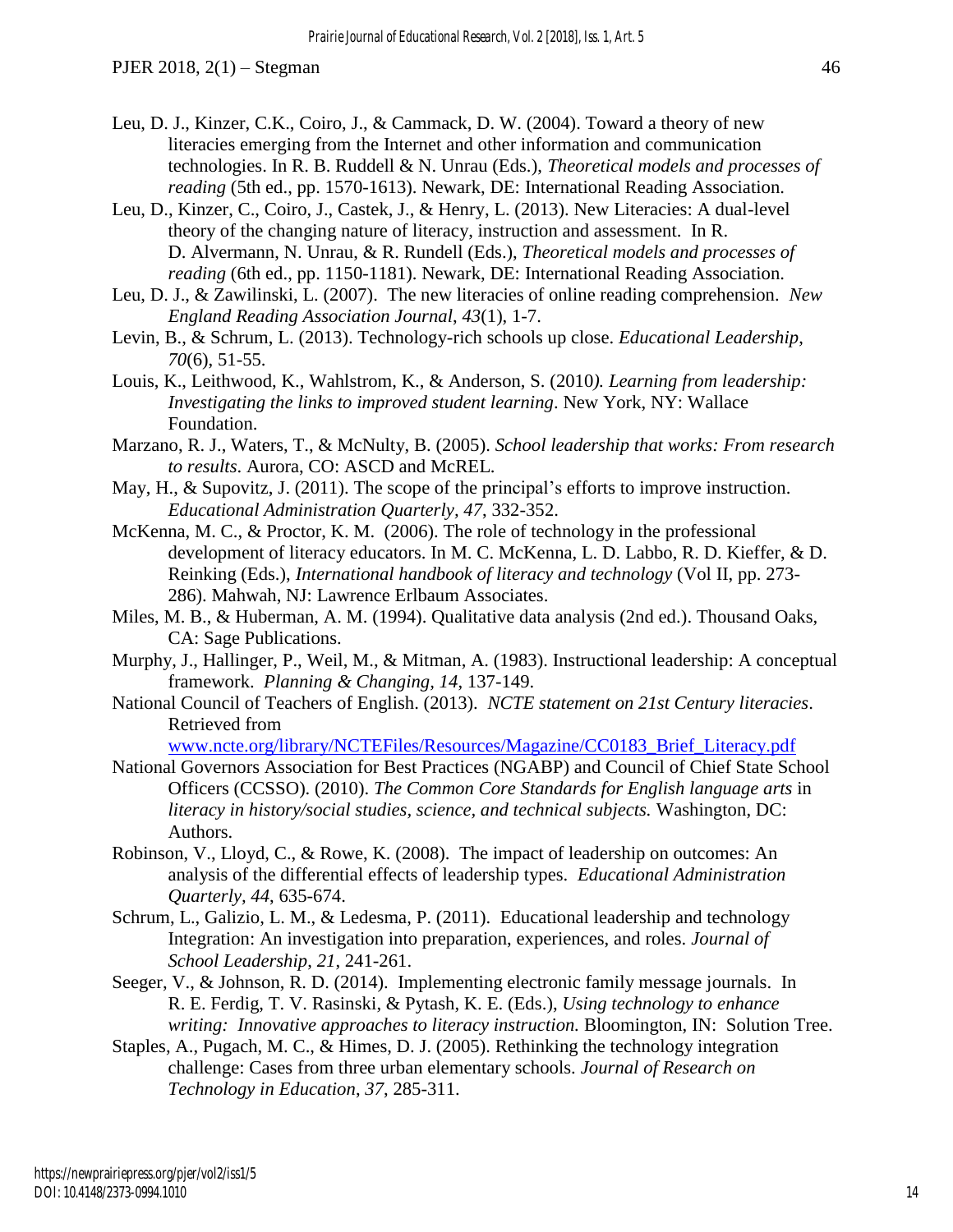- Wallace Foundation. (2013). *The school principal as leader: Guiding schools to better teaching and learning.* New York, NY: The Wallace Foundation.
- Waters, T., Marzano, R. J., & McNulty, B. (2003). *Balanced leadership: What 30 years of research tells us about the effect of leadership on pupil achievement. A working paper*. Denver, CO: Mid-continent Research for Education and Learning (McREL).
- Yin, R. K. (2009). *Case study research: Design and methods* (3rd ed.). Newbury Hill, CA: Sage.